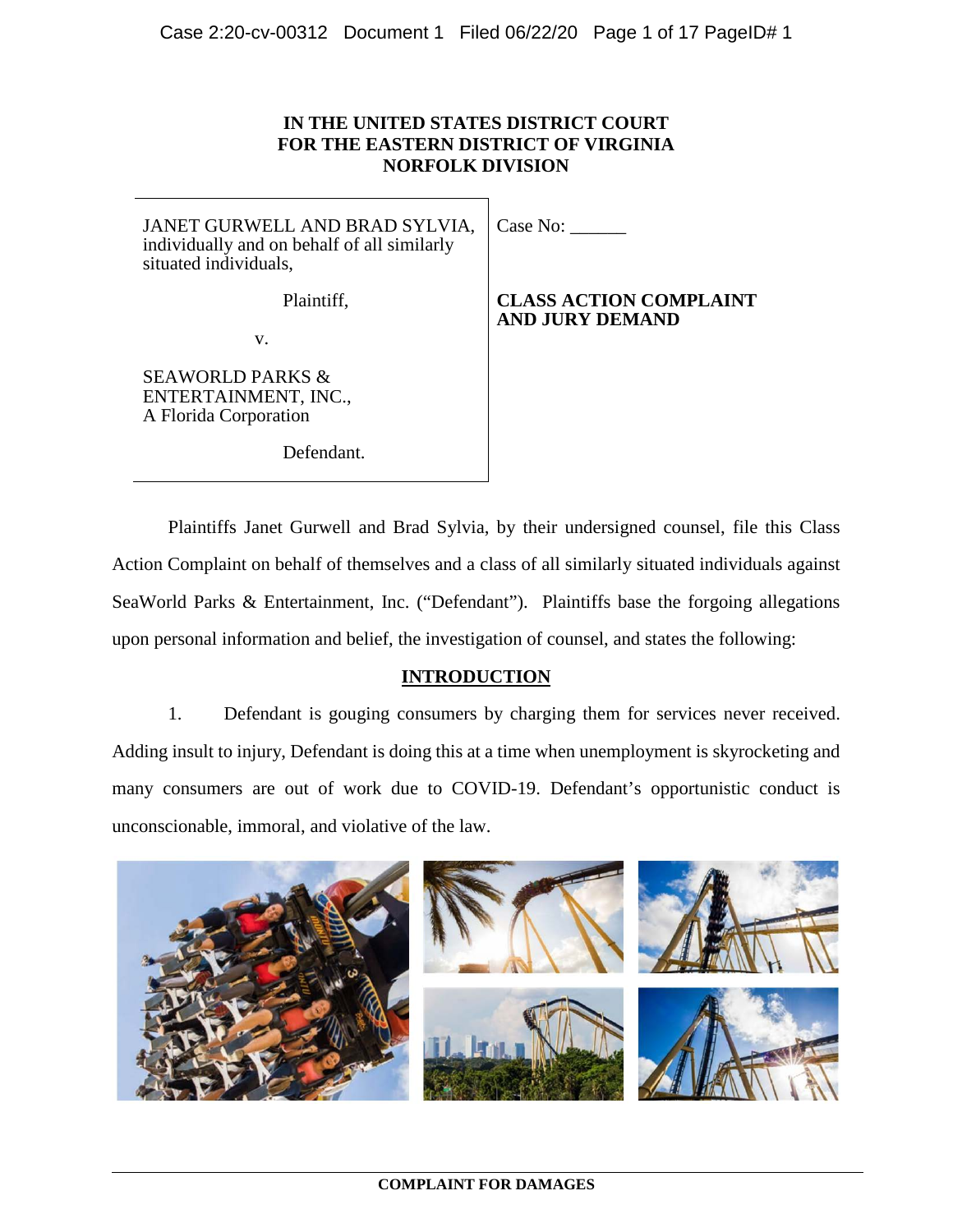## Case 2:20-cv-00312 Document 1 Filed 06/22/20 Page 2 of 17 PageID# 2

2. Defendant owns some of the largest and most popular theme park destinations in North America. In 20[1](#page-1-0)7 alone, Busch Gardens Tampa Bay had 3.9 million visitors.<sup>1</sup>

3. In [2](#page-1-1)019, Defendant generated approximately \$1.4 billion in revenue.<sup>2</sup>

4. On March 12, 2020, Virginia Governor Ralph Northam declared a state of emergency due to the COVID-19 pandemic.<sup>[3](#page-1-2)</sup>

5. On March 13, 2020, President Donald Trump declared a state of emergency due to the COVID-19 pandemic.<sup>[4](#page-1-3)</sup>

6. On March 16, 2020, as a preventative measure, Defendant closed down all of its Parks, including Busch Gardens in Williamsburg, Virginia and Tampa, Florida (the "Parks").

7. During the time the Parks have been closed, no patrons have been allowed to enter.

8. Defendant sells annual memberships for the Parks. These annual memberships entitle members to use the Parks whenever they want; however, while the Parks have been shut down, none of these members could utilize any of the services offered at the Parks.

9. Yet, Defendant continues to charge thousands Parks members monthly fees, even though the Parks are closed.

10. During this time, Defendant has failed to provide a discount or refund for consumers.

11. Plaintiffs bring this class action on behalf of all similarly situated Parks members, who Defendant continues to charge, even though the Parks remain closed.

<span id="page-1-2"></span>Combat COVID-19," https://www.governor.virginia.gov/newsroom/all-

<span id="page-1-0"></span><sup>&</sup>lt;sup>1</sup> See, Amar Hussain, "The Top 20 Amusement Parks in North America [Includes Map]," UPGRADED POINTS, https://upgradedpoints.com/best-amusement-parks-in-north-america/ (last visited June 18, 2020).

<span id="page-1-1"></span><sup>2</sup> *See,* Bea Mitchell, "SeaWorld Reports Higher Attendance and Revenue in 2019," BLOOLOOP, https://blooloop.com/news/seaworld-attendance-revenue-increase/ (last visited June 18, 2020). <sup>3</sup> *See* "Governor Northam Declares State of Emergency, Outlines Additional Measures to

releases/2020/march/headline-853537-en.html (last visited June 18, 2020).

<span id="page-1-3"></span><sup>4</sup> *See* Donald J. Trump, "Proclamation on Declaring a National Emergency Concerning the Novel Coronavirus Disease (COVID-19) Outbreak," https://www.whitehouse.gov/presidentialactions/proclamation-declaring-national-emergency-concerning-novel-coronavirus-diseasecovid-19-outbreak/ (last visited June 18, 2020).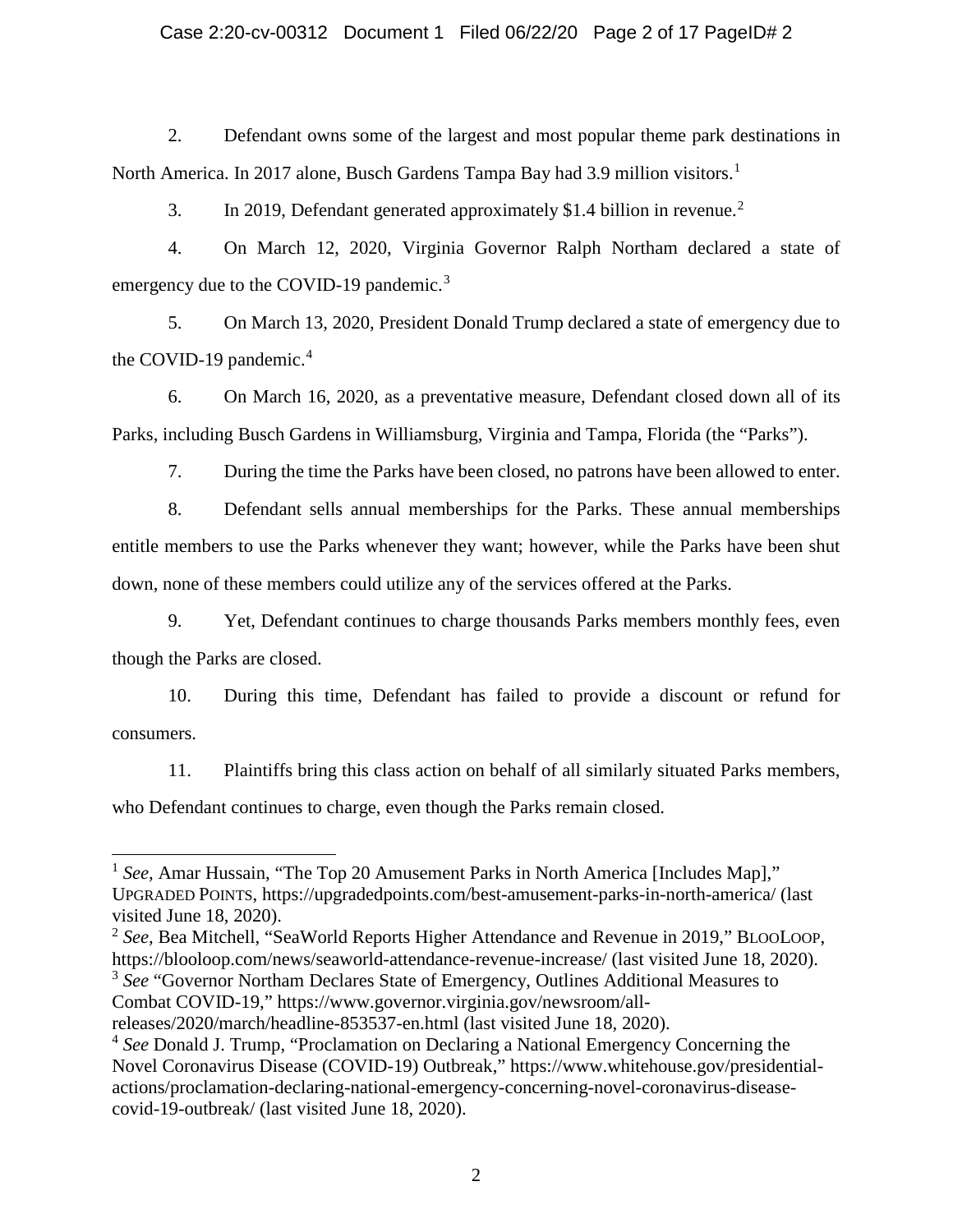#### Case 2:20-cv-00312 Document 1 Filed 06/22/20 Page 3 of 17 PageID# 3

12. Plaintiffs seek injunctive relief and restitution against Defendant for its deceptive, unfair, unlawful, and fraudulent decision to continue to charge Parks members in violation of the Virginia Consumer Protection Act, Virginia Statutes §59.1-196, *et seq.,* Florida Deceptive and Unfair Trade Practices Act, Florida Statutes §§ 501.201, *et seq.*, and the common law. Compliance with remedial statutes like those underlying this lawsuit will benefit Plaintiffs, the class, consumers, and the general public.

#### **PARTIES**

13. Plaintiff Janet Gurwell is an individual residing in Suffolk, Virginia. Plaintiff Gurwell currently holds a monthly Parks membership, paying approximately \$20 per month. Plaintiff Gurwell bought this membership so that she could access the Parks whenever she wanted. Even though the Parks are closed, thereby preventing Plaintiff Gurwell from accessing the Parks, Defendant continues to charge Plaintiff Gurwell's account in the full monthly membership amount. Additionally, Defendant has not refunded Plaintiff Gurwell any part of the monthly fees she has paid while the Parks have been closed. Plaintiff Gurwell even contacted Defendant for a refund, which she never received. Plaintiff Gurwell signed up for Defendant's month-to-month membership with the belief that she would have access to Defendant's Parks on the dates provided by Defendant in accordance with her membership package. Had Plaintiff Gurwell known she would not have access to Defendant's Parks, she would not have paid for the membership, or would not have paid for it on the same terms. Plaintiff Gurwell continues to be harmed, by incurring monthly fee charges, while Defendant's Parks remain closed.

14. Plaintiff Brad Sylvia is an individual residing in Suffolk, Virginia. Plaintiff Sylvia currently holds a monthly Parks membership, paying approximately \$15 per month. Plaintiff Sylvia bought this membership so that he could access the Parks whenever he wanted. Even though the Parks are closed, thereby preventing Plaintiff Sylvia from accessing the Parks, Defendant continues to charge Plaintiff Sylvia's account in the full monthly membership amount. Additionally, Defendant has not refunded Plaintiff Sylvia any part of the monthly fees he has paid while the Parks have been closed. Plaintiff Sylvia signed up for Defendant's month-to-month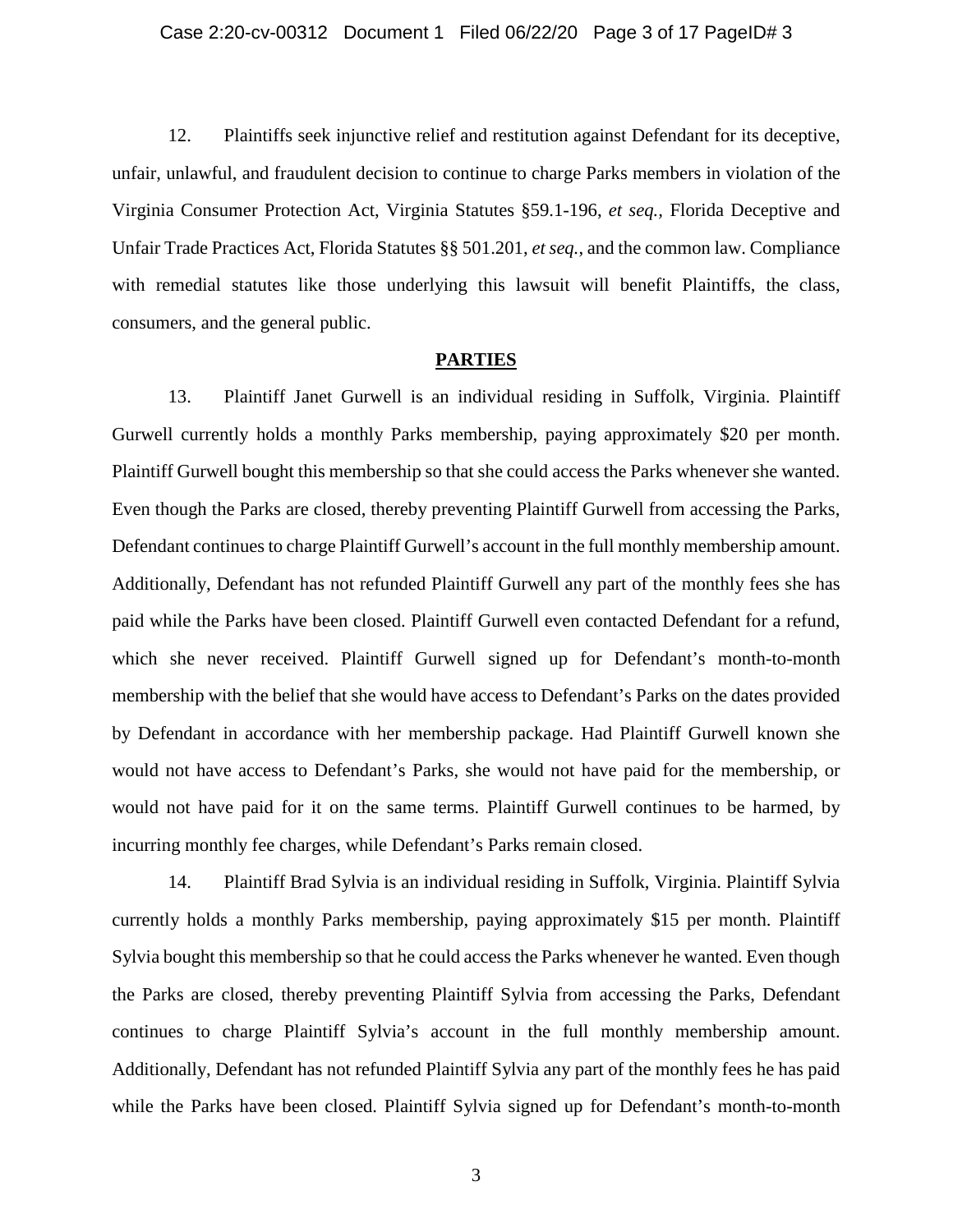## Case 2:20-cv-00312 Document 1 Filed 06/22/20 Page 4 of 17 PageID# 4

membership with the belief that he would have access to Defendant's Parks on the dates provided by Defendant in accordance with her membership package. Had Plaintiff Sylvia known he would not have access to Defendant's Parks, he would not have paid for the membership, or would not have paid for it on the same terms. Plaintiff Sylvia continues to be harmed, by incurring monthly fee charges, while Defendant's Parks remain closed.

15. Sea World Parks & Entertainment, Inc., is a Delaware corporation headquartered in Florida. Sea World Parks & Entertainment, Inc. maintains its principal place of business at 6240 Sea Harbor Drive, Orlando, Florida 32821. Sea World Parks & Entertainment, Inc., directly and through its agents, has substantial contacts with and receives substantial benefits and income from and through the State of Virginia.

16. In committing the wrongful acts alleged herein, Defendant planned and participated in a scheme that deceptively, unfairly, unlawfully, and fraudulently charged the Parks members' full monthly membership fees while the Parks are closed due to COVID-19. Defendant's advertising and marketing of the Parks as being accessible as advertised with each membership package, misrepresented and omitted the true nature of Defendant's services. As a result, Defendant's acts are violative of Virginia, Florida, and the common law.

#### **JURISDICTION AND VENUE**

17. This Court has subject matter jurisdiction over this action pursuant to 28 U.S.C. Section 1332 of the Class Action Fairness Act of 2005 because: (i) there are 100 or more class members, (ii) there is an aggregate amount in controversy exceeding \$5,000,000, exclusive of interest and costs, and (iii) there is minimal diversity because at least one plaintiff and defendant are citizens of different states. This Court has supplemental jurisdiction over any state law claims pursuant to 28 U.S.C. Section 1367.

18. Pursuant to 28 U.S.C. Section 1391, this Court is the proper venue for this action because a substantial part of the events, omissions, and acts giving rise to the claims herein occurred in this District. Plaintiffs Janet Gurwell and Brad Sylvia are citizens of Virginia who reside in Suffolk, Virginia; Defendant made the challenged false representations to Plaintiffs in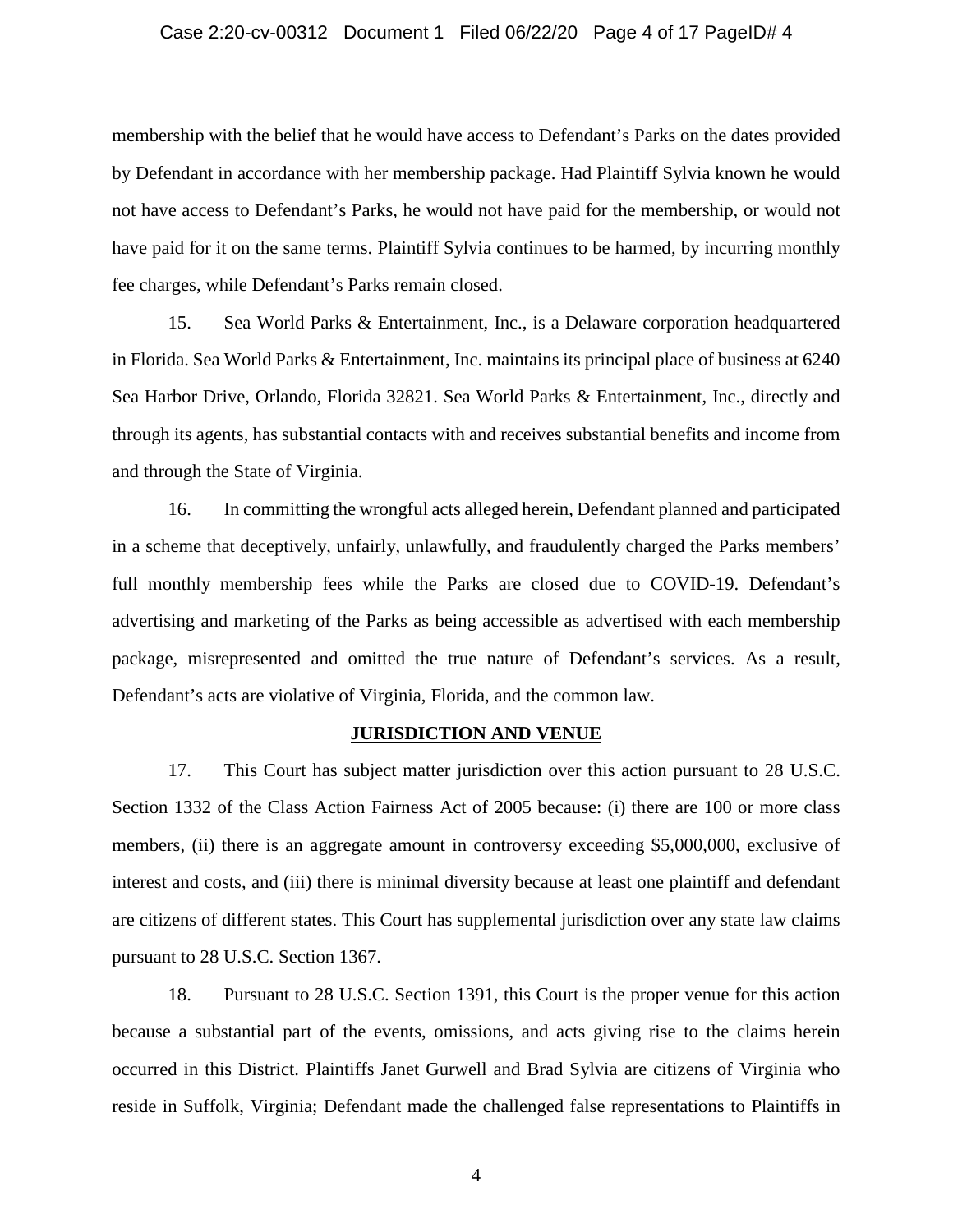## Case 2:20-cv-00312 Document 1 Filed 06/22/20 Page 5 of 17 PageID# 5

this District; Plaintiffs purchased their memberships in this District; and Plaintiffs were deprived use of their memberships within this District. Moreover, Defendant receives substantial compensation from sales in this District, and Defendant made numerous misrepresentations and omissions which had a substantial effect in this District.

19. Pursuant to, among other things, VA Code Ann. § 8.01-328.1, Defendant is subject to personal jurisdiction in Virginia based upon sufficient minimum contacts which exist between Defendant and Virginia. Defendant is authorized to do and is doing business in Virginia.

## **FACTUAL BACKGROUND**

20. Defendant continues to charge Parks members full membership fees, even though the Parks have been closed since March 16, 2020, due the COVID-19 pandemic that unprecedently affected the United States' and global economies.

21. "Sea World" is a leading name in the theme park industry and currently has 12 locations throughout the United States, including the Busch Gardens theme parks located in Williamsburg, Virginia and Tampa, Florida.

22. Busch Gardens in Tampa Florida is extremely popular, hosting nearly 4 million visitors in 2017 alone.<sup>[5](#page-4-0)</sup> Moreover, "Busch Gardens in Williamsburg, Virginia is the world's most beautiful theme park, as voted year after year since 1990."[6](#page-4-1)

23. To access the Parks, the vast majority of customers sign up for an annual membership, paying a set fee every month. Monthly annual membership fees range between \$8.00 to \$29.99 per month, depending on level purchased and any applicable incentives.

24. Customers purchase annual memberships so that they can use the park whenever they want.

<span id="page-4-0"></span> <sup>5</sup> *See* Hussain, *supra* note 1.

<span id="page-4-1"></span><sup>6</sup> *See*, Defendant's website, https://buschgardens.com/williamsburg/park-info/ (last visited on June 18, 2020).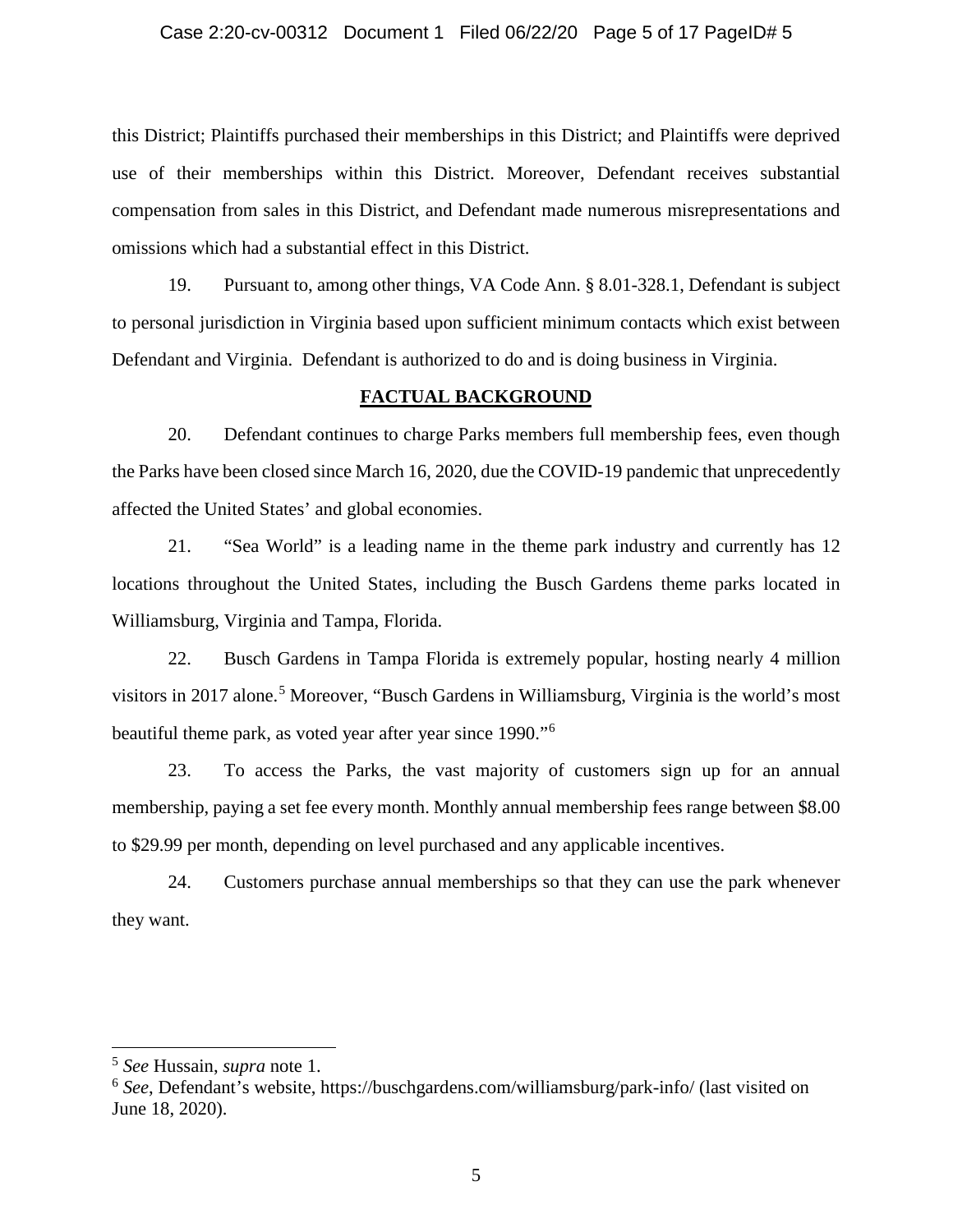# Case 2:20-cv-00312 Document 1 Filed 06/22/20 Page 6 of 17 PageID# 6

25. Members must leave a credit card or debit card on file, in order to purchase and use Defendant's memberships. Defendant automatically charges its members' cards on file on a monthly basis.

26. On March 12, 2020, Virginia Governor Ralph Northam declared a state of emergency due to the COVID-19 pandemic.<sup>[7](#page-5-0)</sup>

27. On March 13, 2020, President Donald Trump declared a state of emergency due to the COVID-19 pandemic.<sup>[8](#page-5-1)</sup>

28. On March 16, 2020, Defendant announced that all of its Parks would be closed through the end of March as a result of the COVID-1[9](#page-5-2) pandemic.<sup>9</sup> A true and correct representation of Defendant's closure announcement is depicted below, with pertinent provisions circled in red.



29. Since the Parks have been closed down, members have not been able to use any of the Parks' services.

<span id="page-5-0"></span> <sup>7</sup> *See* fn. 3.

<span id="page-5-1"></span><sup>8</sup> *See* fn. 4.

<span id="page-5-2"></span><sup>9</sup> https://www.facebook.com/BuschGardensTampaBay/photos/a.111637570238/10157734581150 239/?type=3&theater (last visited on June 18, 2020).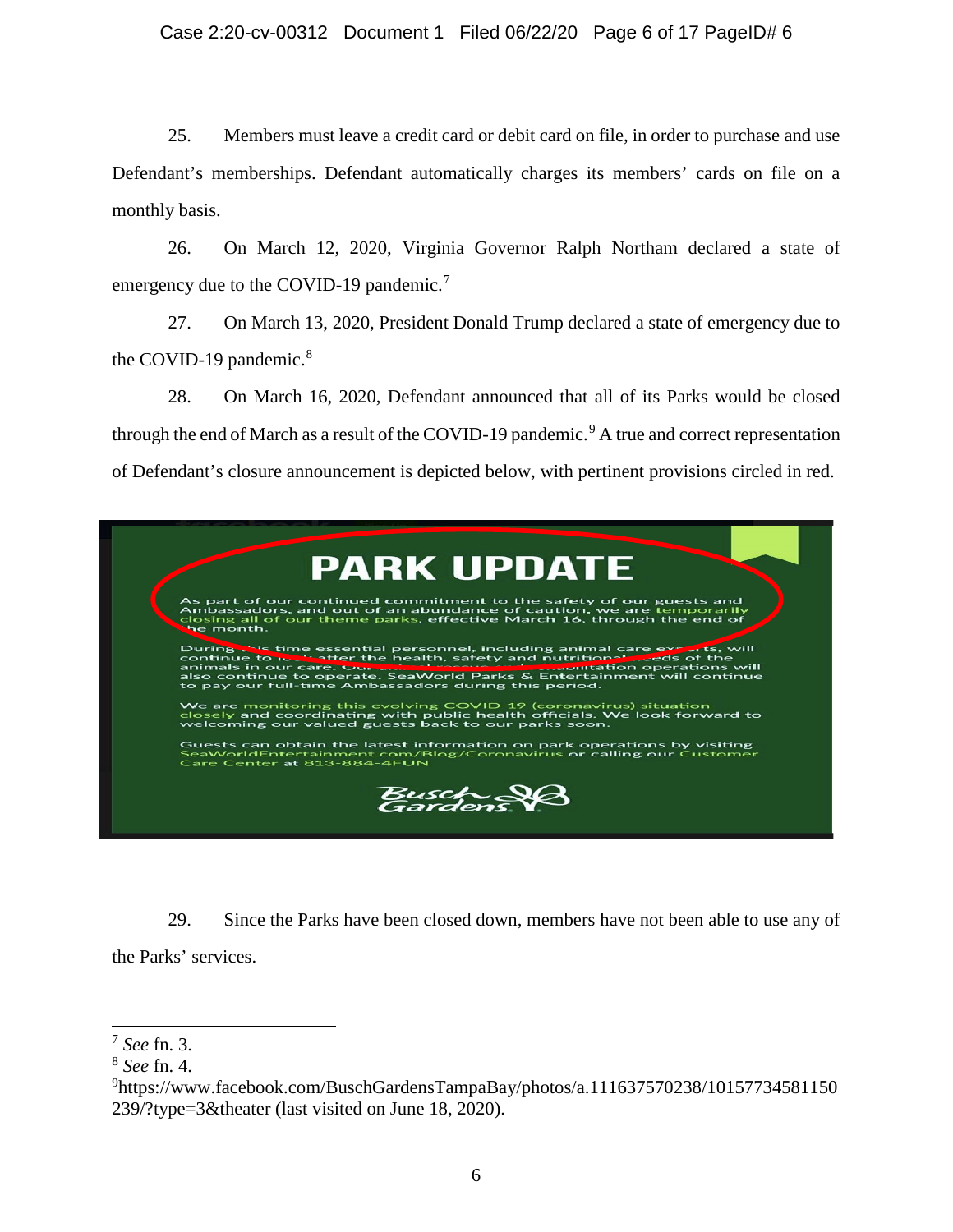## Case 2:20-cv-00312 Document 1 Filed 06/22/20 Page 7 of 17 PageID# 7

30. Unlike other companies, such as insurance companies and fitness centers, Defendant continues to charge its members the full monthly payment fee, despite the fact that its customers, like Plaintiffs, are not permitted to use their membership as a result of the Parks' closures. Defendant failed to provide consumers with any sort of discount or refund.

31. Defendant refuses to reimburse or provide discounts to consumers with monthly memberships, like Plaintiffs, for time in which they have not been able to access the Parks.

32. Instead, Defendant provides other options for its members. However, none of the options Defendant provides its members include refunds for the time period the Parks were closed as a result of COVID-19.

33. Defendant recently reopened Busch Gardens Tampa on June 11, 2020. But, to enter the Park, "all guests are required to make a reservation prior to visiting."[10](#page-6-0) Defendant plans to force all guests to make reservations when Busch Gardens Williamsburg opens as well.

34. This restricts annual members' use and enjoyment of the Parks. It also contradicts the reason members bought an annual pass in the first place: to use the Parks whenever they want. Defendant has not provided members with a discount for forcing them to make reservations to enter the Parks.

35. Defendant continues to charge its members the monthly membership, as Defendant is in possession of its members' debit/credit card information. Therefore, Defendant continues to unfairly profit from its members membership fees during a time when many members are hurting financially.

36. The only reason Defendant's customers, such as Plaintiffs, choose to pay for an annual membership is to gain access to Defendant's Parks. Plaintiffs have not had access to Defendant's Parks since March 16, 2020. Yet, Defendant continues to charge Plaintiffs and other members monthly charges for park access they do not have, and refuses to reimburse Plaintiffs and its other members for payments they already made while the Parks are closed.

<span id="page-6-0"></span> <sup>10</sup> *See* RESERVE YOUR DAY, https://buschgardens.com/tampa/tickets/reservations/ (last visited June 18, 2020).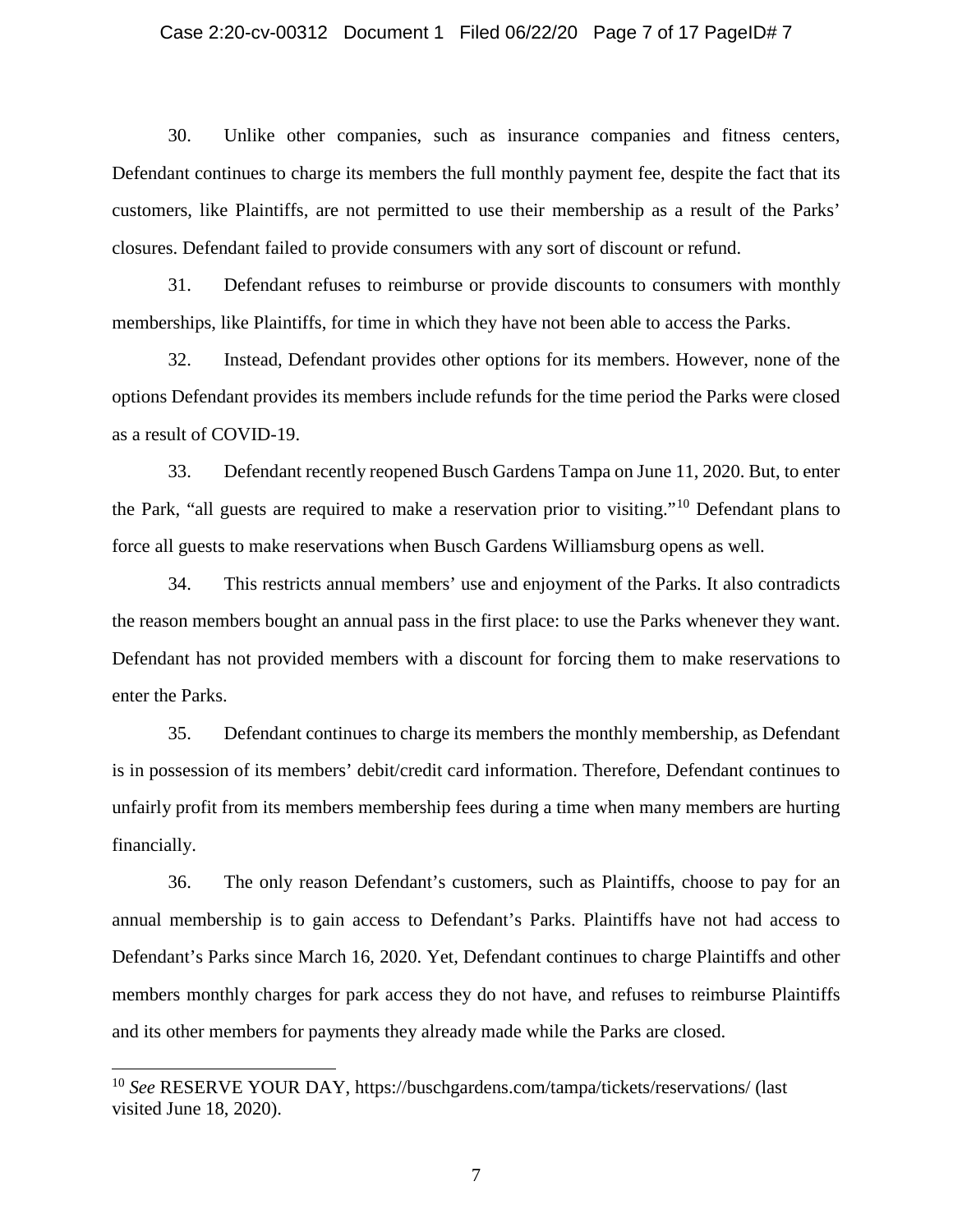## Case 2:20-cv-00312 Document 1 Filed 06/22/20 Page 8 of 17 PageID# 8

37. Plaintiffs seek relief in this action individually, and on behalf of all of Defendant's customers that have paid or were charged fees while Defendant's Parks were closed as a result of COVID-19, for violations under the Virginia Consumer Protection Act, Virginia Statutes §59.1- 196, *et seq.,* Florida Deceptive and Unfair Trade Practices Act, Florida Statutes §§ 501.201, *et seq.*, and the common law.

## **CLASS ACTION ALLEGATIONS**

38. Plaintiffs bring this action individually and on behalf of a class of all other persons similarly situated. The Class which Plaintiffs seek to represent comprises: "All persons who were charged fees for memberships while the Parks were closed." Said definition may be further defined or amended by additional pleadings, evidentiary hearings, a class certification hearing, and orders of this Court.

39. The Class is so numerous that their individual joinder herein is impracticable. On information and belief, members of the Class number in the millions. The precise number of Class members and their identities are unknown to Plaintiffs at this time but may be determined through discovery.

40. Common questions of law and fact exist as to all Class members and predominate over questions affecting only individual Class members. Common legal and factual questions include, but are not limited to:

- a. Whether Defendant's conduct is a fraudulent and unlawful act or practice within the meaning of Virginia Statutes Section 59.1-196, *et seq.*;
- b. Whether Defendant's conduct is an unfair and deceptive act or practice within the meaning of Florida Statutes Section 501.201, *et seq*.;
- c. Whether Defendant was unjustly enriched at the expense of Plaintiffs and the Class members;
- d. Whether Defendant committed common law fraud;
- e. Whether Defendant breached an implied warranty to Plaintiffs and Class members;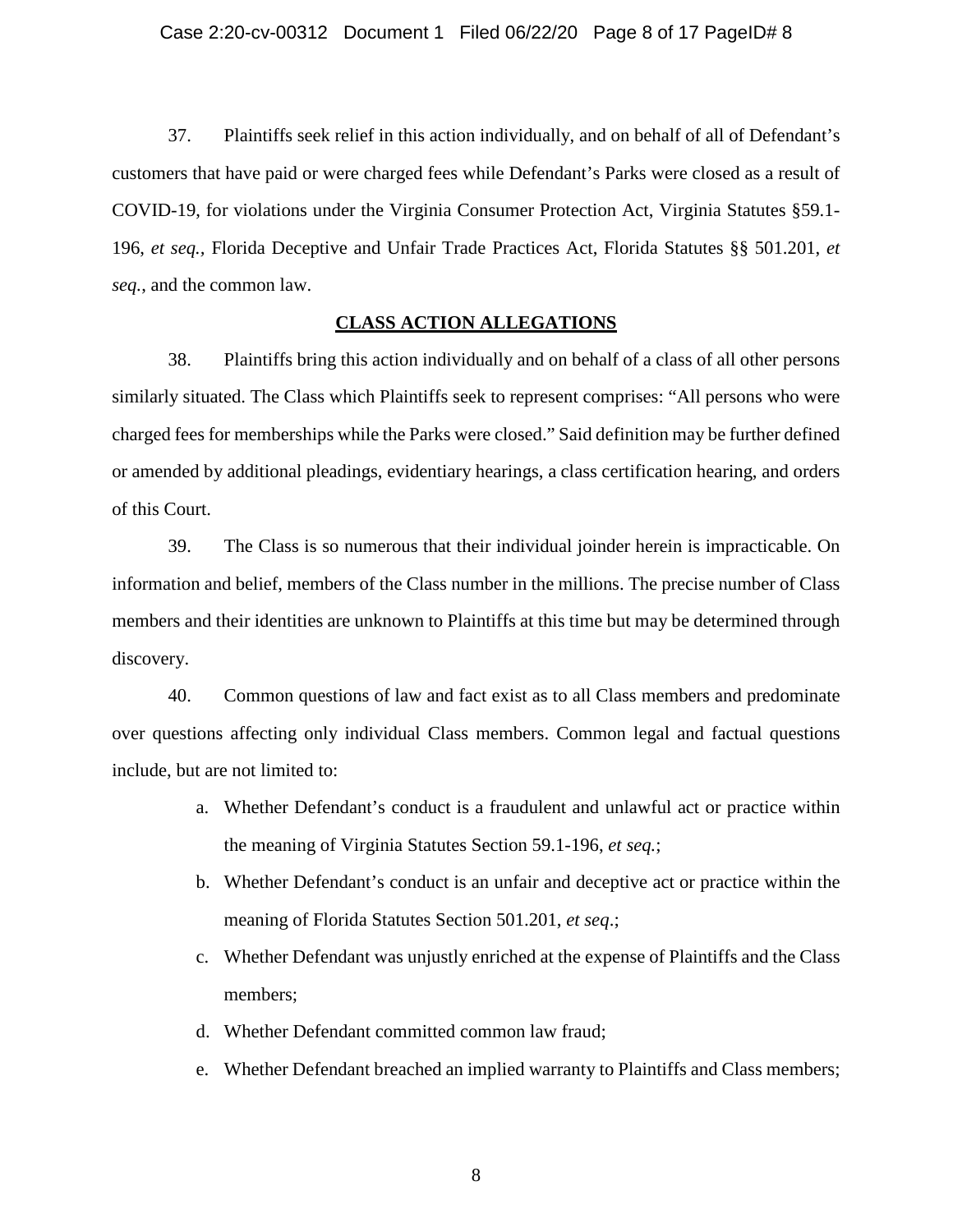- f. Whether Defendant intentionally misrepresented material facts to Plaintiffs and Class members; and,
- g. Whether Defendant negligently misrepresented material facts to Plaintiffs and Class members.

41. Plaintiffs' claims are typical of the claims of the Class, and Plaintiffs will fairly and adequately represent and protect the interests of the Class. Plaintiffs have retained competent and experienced counsel in class action and other complex litigation.

42. Plaintiffs and the Class have suffered injury in fact and have lost money as a result of Defendant's actions. Plaintiffs purchased memberships which they believed would grant them access to Defendant's Parks on the dates provided by Defendant in accordance with each Plaintiffs corresponding membership package. Plaintiffs would not have purchased the memberships if they had known that they would be charged for their membership fees when they were barred from entry into Defendant's Parks.

43. A class action is superior to other available methods for fair and efficient adjudication of this controversy. The expense and burden of individual litigation would make it impracticable or impossible for Class members to prosecute their claims individually.

44. The trial and litigation of Plaintiffs' claims are manageable. Individual litigation of the legal and factual issues raised by Defendant's conduct would increase delay and expense to all parties and the court system. The class action device presents far fewer management difficulties and provides the benefits of a single, uniform adjudication, economies of scale, and comprehensive supervision by a single court.

45. Defendant has acted on grounds generally applicable to the entire Class, thereby making final injunctive relief and/or corresponding declaratory relief appropriate with respect to the Class as a whole. The prosecution of separate actions by individual Class members would create the risk of inconsistent or varying adjudications with respect to individual members of the Class that would establish incompatible standards of conduct for Defendant.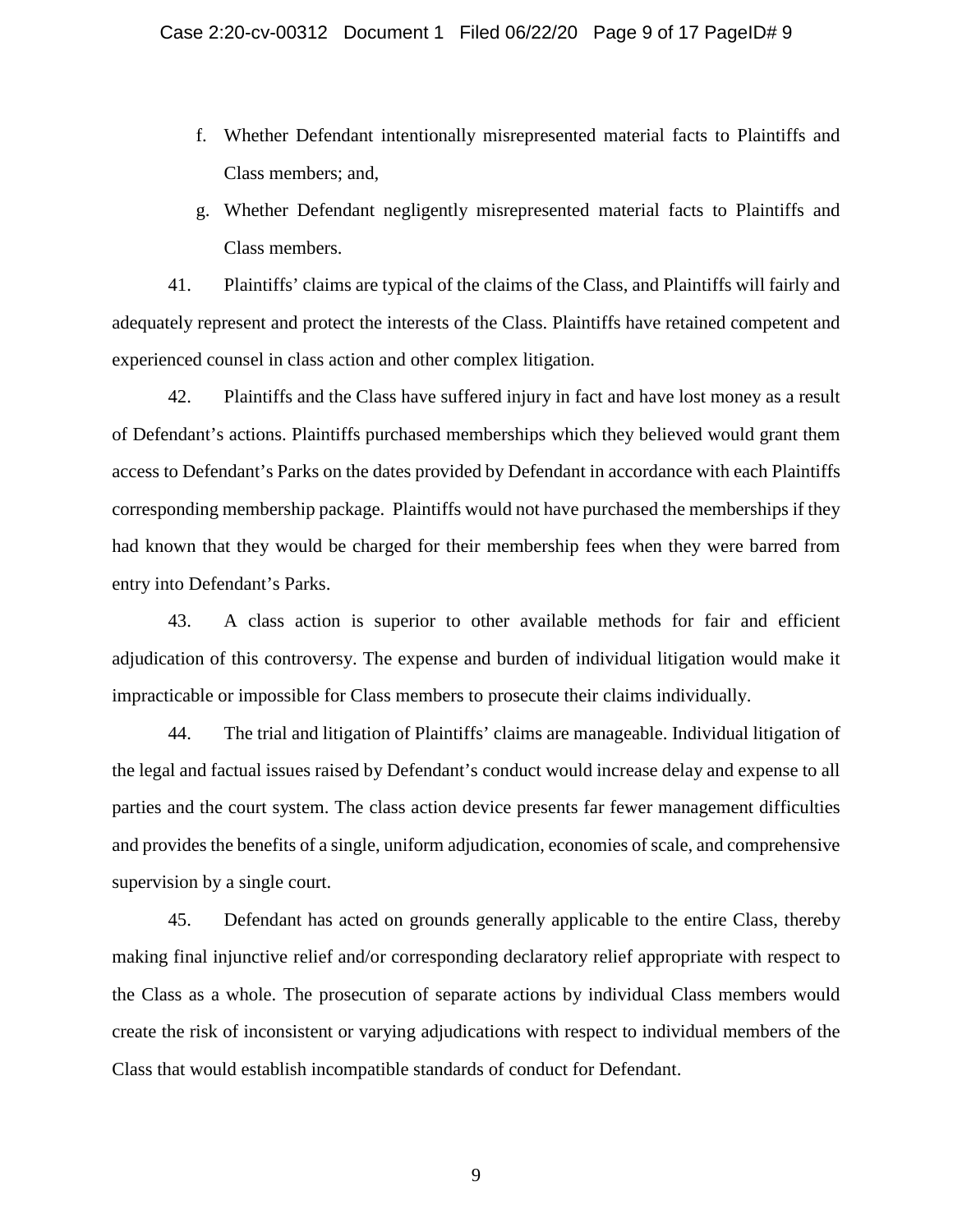46. Absent a class action, Defendant will likely retain the benefits of its wrongdoing. Because of the small size of the individual Class members' claims, few, if any, Class members could afford to seek legal redress for the wrongs complained of herein. Absent a representative action, the Class members will continue to suffer losses and Defendant will be allowed to continue these violations of law and to retain the proceeds of its ill-gotten gains.

# **COUNT ONE Unfair or Deceptive Act or Practice in Violation of the Virginia Consumer Protection Act, Virginia Statutes §§ 59.1-196,** *et seq.*

47. Plaintiffs repeat and reallege the allegations set forth above and incorporate the same as if set forth herein at length.

48. Plaintiffs bring this cause of action pursuant to the Virginia Consumer Protection Act ("VCPA"), § 59.1-196, of the Code of Virginia, 1950, as amended, *et seq.*, which was enacted to prohibit and protect Virginia citizens from deceptive and unfair conduct, by Plaintiffs and the Class consisting of all persons who were charged fees for memberships while the Parks were closed.

49. The VCPA provides that it "shall be applied as remedial legislation to promote fair and ethical standards of dealings between suppliers and the consuming public." § 59.1-197. Further, "fraudulent acts or practices ... in connection with a consumer transaction are hereby unlawful." § 59.1-200.

50. Defendant's advertising that the Parks would be accessible, and that its customers would have access to the Parks upon paying a membership fee is fraudulent, because Defendant in fact closed all of the Parks while continuing to charge its customers the full price of membership.

51. Defendant's acts alleged herein violated and continue to violate Section 59.1-200 (8) of the VCPA by advertising the Parks memberships "with intent not to sell them as advertised, or with intent not to sell at the price or upon the terms advertised."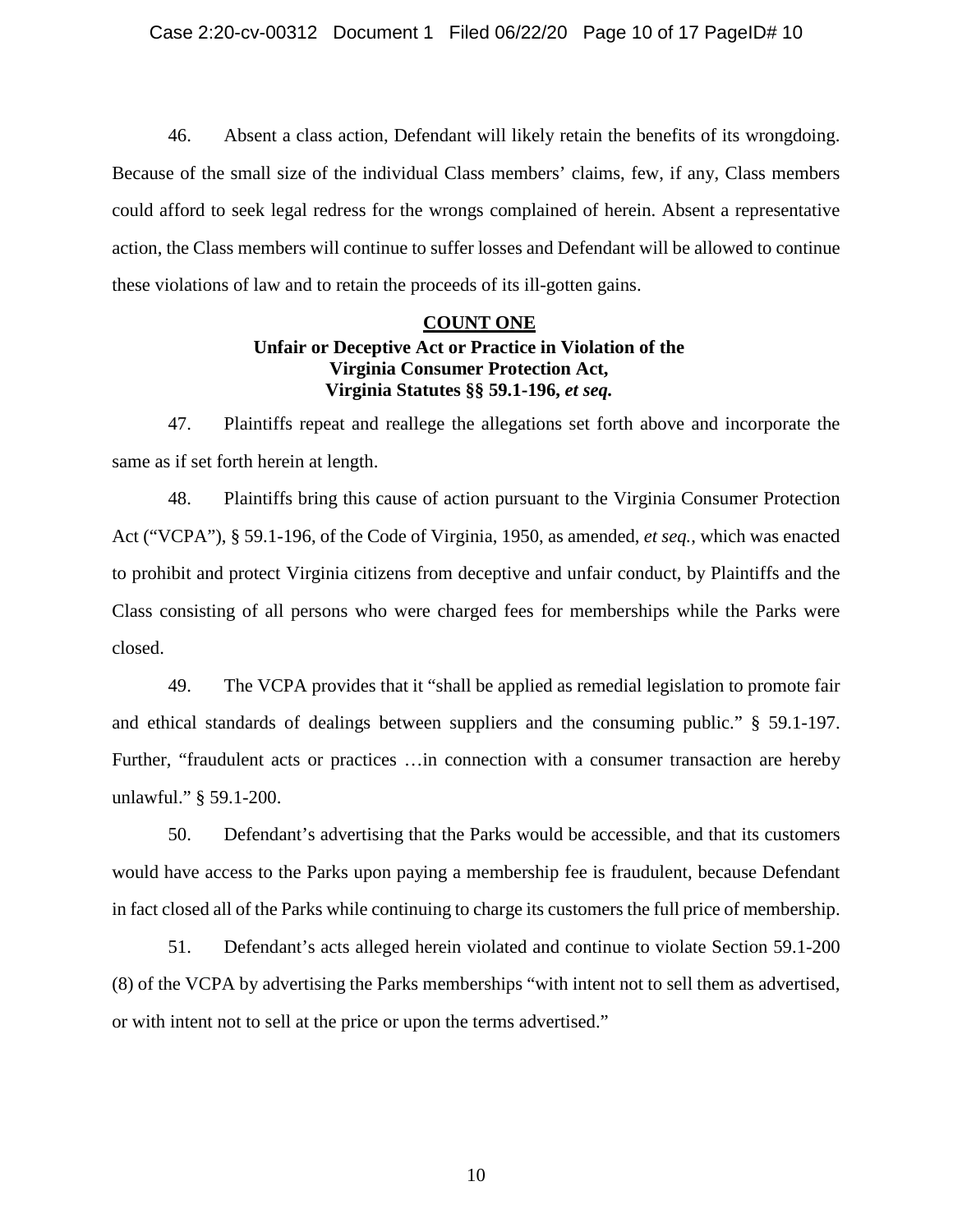## Case 2:20-cv-00312 Document 1 Filed 06/22/20 Page 11 of 17 PageID# 11

52. Defendant's acts alleged herein constitute "deception, fraud, false pretense, false promise, or misrepresentation in connection with a consumer transaction" under Section 59.1-200 (14) of the VCPA.

53. Defendant's acts alleged herein violated and continue to violate Section 59.1-200 (16) of the VCPA by "[f]ailing to disclose all conditions, charges, or fees relating to: [t]he return of goods for refund, exchange, or credit."

54. Defendant is a supplier within the meaning of Section 59.1-198 of the VCPA.

55. Plaintiffs and members of the Class were consumers within the meaning of Section 59.1-198 of the VCPA, and are therefore entitled to relief under the VCPA in accordance with Section 59.1-204.

56. Plaintiffs' and the Class members' purchase of Parks memberships from Defendant was a "consumer transaction" within the meaning of Section 59.1-198 (1) of the VCPA.

57. Plaintiffs and the Class suffered injuries in fact and have lost money or property as result and in reliance upon Defendant's acts as alleged herein because (1) Plaintiffs and the Class would not have purchased the memberships for Defendant's Parks but for the representations and omission of a warning that Defendant would continue charging customers' credit cards and debit cards while the Parks remain closed; (2) they would not have purchased park memberships on the same terms absent Defendant's representations and omissions; (3) they paid a price premium for Defendant's park membership based on Defendant's misrepresentations and omissions; and (4) Defendant's park memberships did not have the characteristics, benefits, or quantities promised.

58. Pursuant to §59.1-204, of the Code of Virginia, 1950, as amended, *et seq.,* Plaintiffs and the Class members seek recovery of actual damages, treble damages, and attorney's fees and court costs.

59. Plaintiffs also seek injunctive relief in the form of an order enjoining the abovedescribed wrongful acts and practices of Defendant, including, but not limited to, an order enjoining Defendant from continuing to charge its customers for membership services when they do not have access to Defendant's Parks.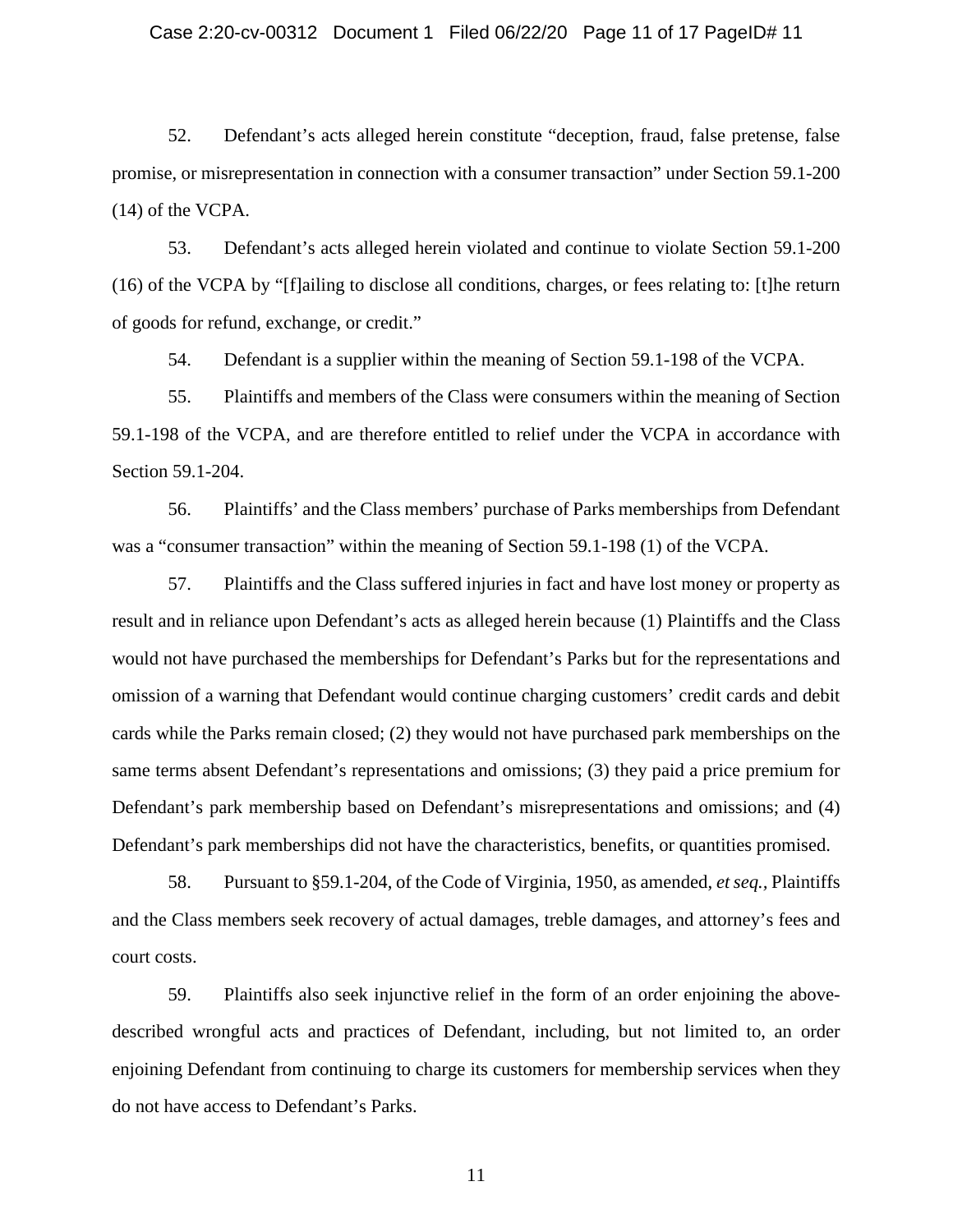# **COUNT TWO Unfair or Deceptive Act or Practice in Violation of the Florida Deceptive and Unfair Trade Practices Act, Florida Statutes §§ 501.201,** *et seq.*

60. Plaintiffs repeat and reallege the allegations set forth above and incorporate the same as if set forth herein at length. Plaintiffs bring this cause of action pursuant to Florida Statutes Section 501.201, *et seq*., on behalf of Plaintiffs and the Class consisting of all persons who were charged fees for memberships while the Parks were closed.

61. Florida Statutes Section 501.204 provides that "[u]nfair methods of competition, unconscionable acts or practices, and unfair or deceptive acts or practices in the conduct of any trade or commerce are . . . unlawful."

62. Defendant's conduct as alleged herein violated, and continues to violate the Florida Deceptive and Unfair Trade Practices Act.

63. Defendant fraudulently deceived Plaintiffs and the Class by representing and omitting material facts related to annual memberships. In doing so, Defendant intentionally misrepresented and concealed material facts from Plaintiffs and the Class, specifically by advertising that Parks would be accessible on the dates provided by Defendant in accordance with each corresponding membership package, and that its customers would have access to the Parks upon paying a membership fee.

64. Defendant unfairly closed its Parks while continuing to charge its customers the full price of their membership.

65. Defendant knows that the misrepresentations and omissions alleged herein are fraudulent and unfair.

66. Plaintiffs and the Class suffered injuries in fact and have lost money or property as result and in reliance upon Defendant's acts as alleged herein because (1) Plaintiffs and the Class would not have purchased the memberships for Defendant's Parks but for the representations and omission of a warning that Defendant would continue charging customers' credit cards and debit cards while the Parks remain closed; (2) they would not have purchased park memberships on the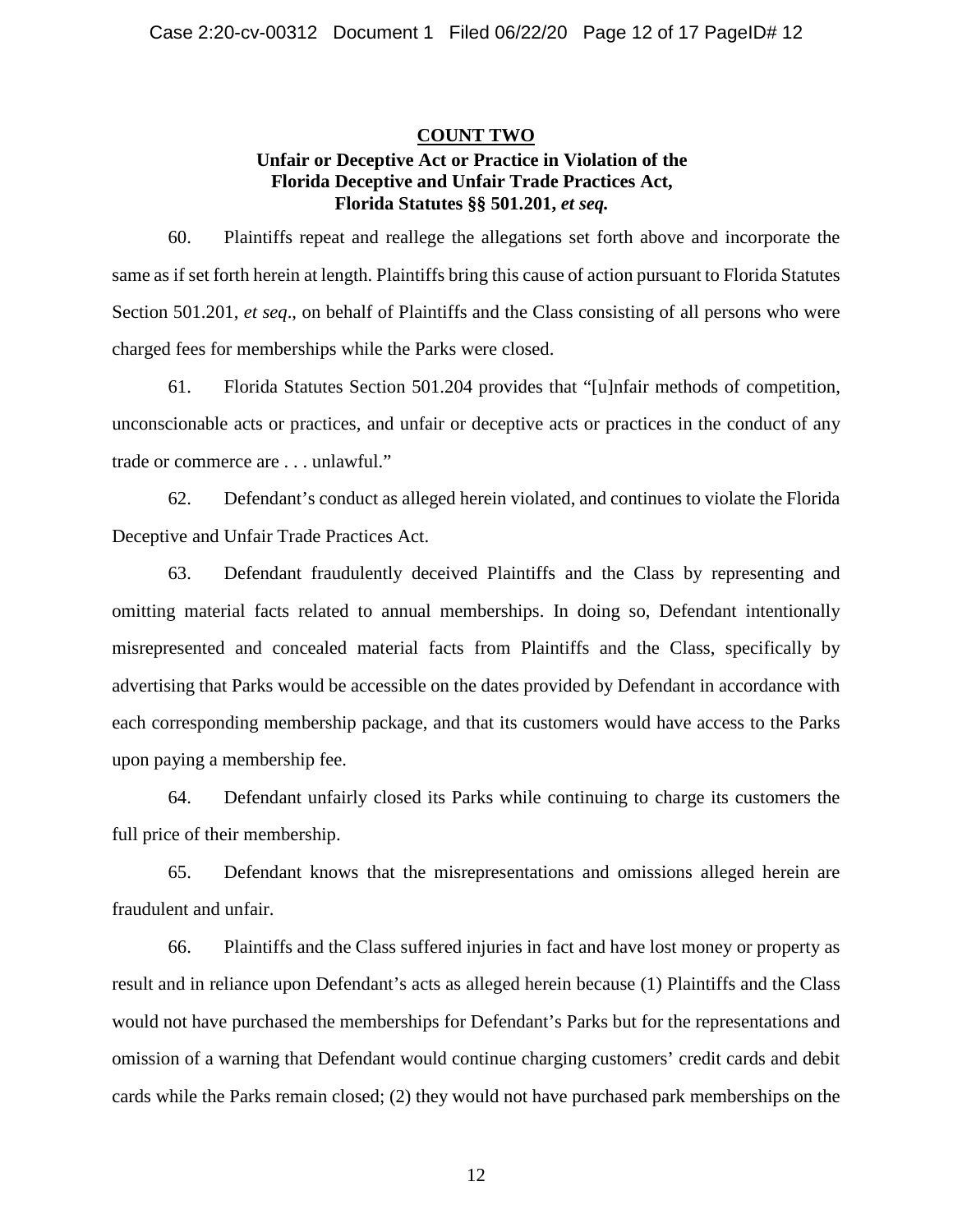#### Case 2:20-cv-00312 Document 1 Filed 06/22/20 Page 13 of 17 PageID# 13

same terms absent Defendant's representations and omissions; (3) they paid a price premium for Defendant's park membership based on Defendant's misrepresentations and omissions; and (4) Defendant's park memberships did not have the characteristics, benefits, or quantities promised.

67. As alleged in the preceding paragraphs, the misrepresentations by Defendant of the material facts detailed above constitute a deceptive trade practice that is likely to mislead consumers, and therefore an unlawful act, within the meaning of Florida Statutes Section 501.201, *et seq*.

68. Defendant's acts alleged herein are immoral, unethical, and substantially injurious, and therefore unfair, acts toward consumers.

69. Pursuant to Florida Statutes Section 501.211(2) Plaintiffs seek actual damages, plus attorneys' fees and costs.

70. Pursuant to Florida Statutes Section 501.211(1), Plaintiffs seek declaratory judgment that the above-described wrongful acts violate the Florida Deceptive and Unfair Trade Practices Act. Plaintiffs also seeks injunctive relief in the form of an order enjoining the abovedescribed wrongful acts and practices of Defendant, including, but not limited to, enjoining Defendant from continuing to charge its customers for membership services when they do not have access to Defendant's Parks.

# **COUNT THREE Unjust Enrichment**

71. Plaintiffs repeat and reallege the allegations set forth in the preceding paragraphs, and incorporate the same as if set forth herein at length.

72. As a result of Defendant's wrongful and deceptive conduct, Plaintiffs and the Class have suffered a detriment while Defendant has received a benefit.

73. Plaintiffs and the Class conferred benefits on Defendant by paying, and being charged, membership fees while the Parks were and continue to stay closed.

74. Defendant has knowledge of such benefits.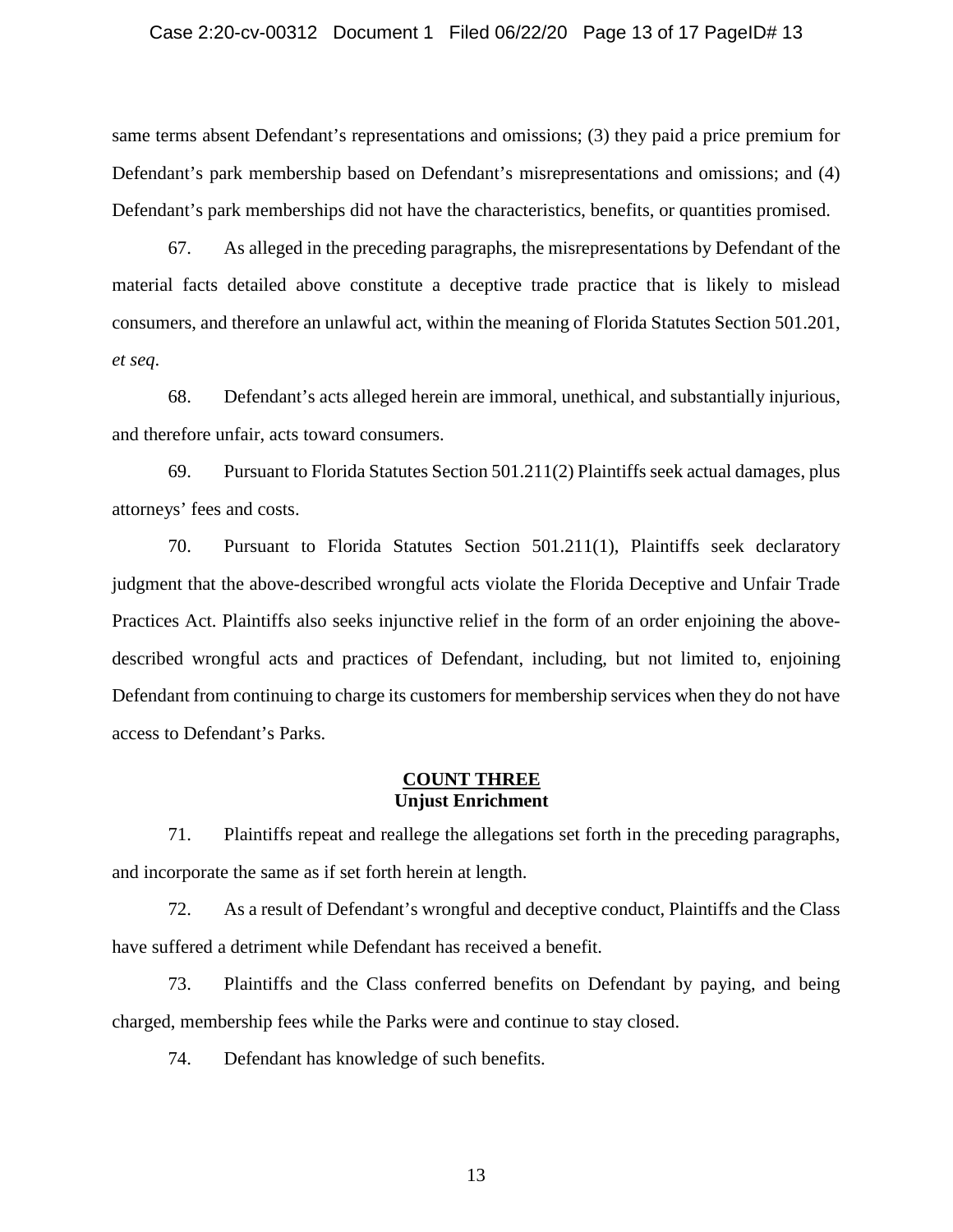## Case 2:20-cv-00312 Document 1 Filed 06/22/20 Page 14 of 17 PageID# 14

75. Defendant has been unjustly enriched in retaining the revenues derived from Plaintiffs' and the Class's purchases, which retention under these circumstances is unjust and inequitable.

76. Defendant should not be allowed to retain the profits generated and profits realized from charging its customers membership fees while the Parks were and continue to stay closed.

77. Allowing Defendant to retain these unjust profits is inequitable and would offend traditional notions of justice and fair play and induce companies to misrepresent key characteristics of their services in order to increase sales.

78. Because Defendant's retention of the non-gratuitous benefit conferred on it by Plaintiffs and the Class is unjust and inequitable, Defendant must pay restitution to Plaintiffs and the Class members for its unjust enrichment.

# **COUNT FOUR Common Law Fraud**

79. Plaintiffs repeat and reallege all of the allegations contained in the preceding paragraphs and incorporate the same as if set forth herein at length.

80. Defendant has willfully, falsely, and knowingly misrepresented that its Parks are accessible during certain days of the year. However, Defendant in fact charges full price for annual memberships even when the Parks are closed to the public. These misrepresentations and omissions were made with knowledge of their falsehood.

81. The misrepresentations and omissions made by Defendant, upon which Plaintiffs and the Class reasonably and justifiably relied, were intended and actually induced Plaintiffs and the Class to purchase annual Parks memberships.

82. Defendant's fraudulent actions caused damage to Plaintiffs and Class members, who are entitled to damages and other legal and equitable relief as a result.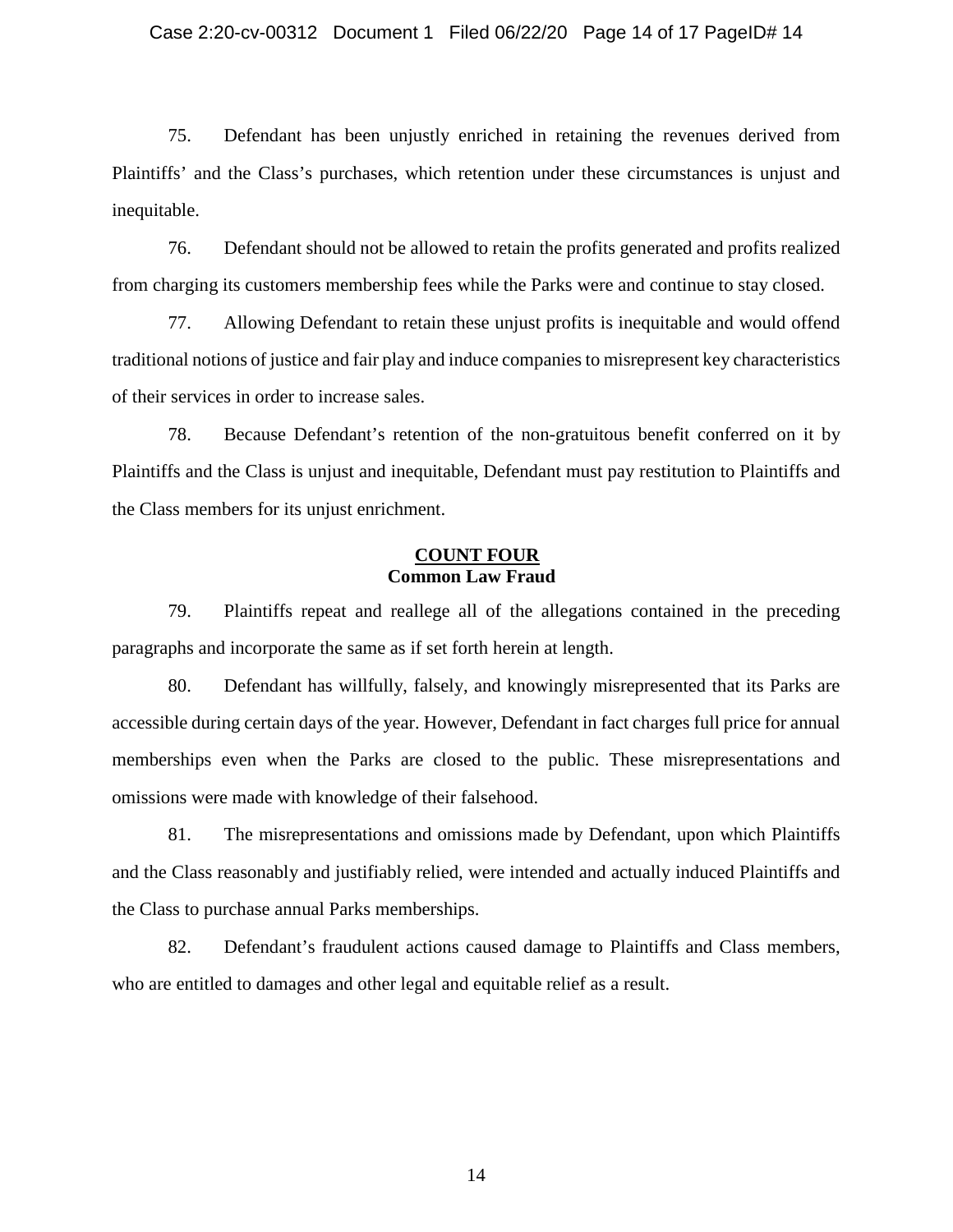## **COUNT FIVE Conversion**

83. Plaintiffs repeat and reallege the allegations set forth above and incorporate the same as if set forth herein at length.

84. Plaintiffs and the Class had a right to retain their membership fees while all of Defendant's parks were and remain closed.

85. Defendant intentionally charged Plaintiffs' and Class members' debit and credit cards in the full amount of the monthly membership fees while the Parks were closed.

86. Plaintiffs and Class members did not consent to Defendant charging their debit and credit cards while the Parks are closed and Defendant did so without legal justification.

87. Each charge of Plaintiffs' and Class members' credit and debit cards caused Defendant to deprive Plaintiffs and Class members of their interest in the specifically identifiable funds reflected by the same.

88. Plaintiffs and Class members were harmed through Defendant's charging of their debit and credit cards.

89. Defendant's conduct was a substantial factor in causing Plaintiffs' and the Class harm.

## **COUNT SIX Breach of Contract**

90. Plaintiffs repeat and reallege the allegations set forth above and incorporate the same as if set forth herein at length.

91. Defendant entered into contracts with Plaintiffs and the Class to provide access to park facilities in exchange for the payment of membership fees.

92. Defendant has breached these contracts by continuing to charge Plaintiffs' and Class members' debit and credit cards while the parks remain closed.

93. As a result, Plaintiffs and the Class have suffered an injury.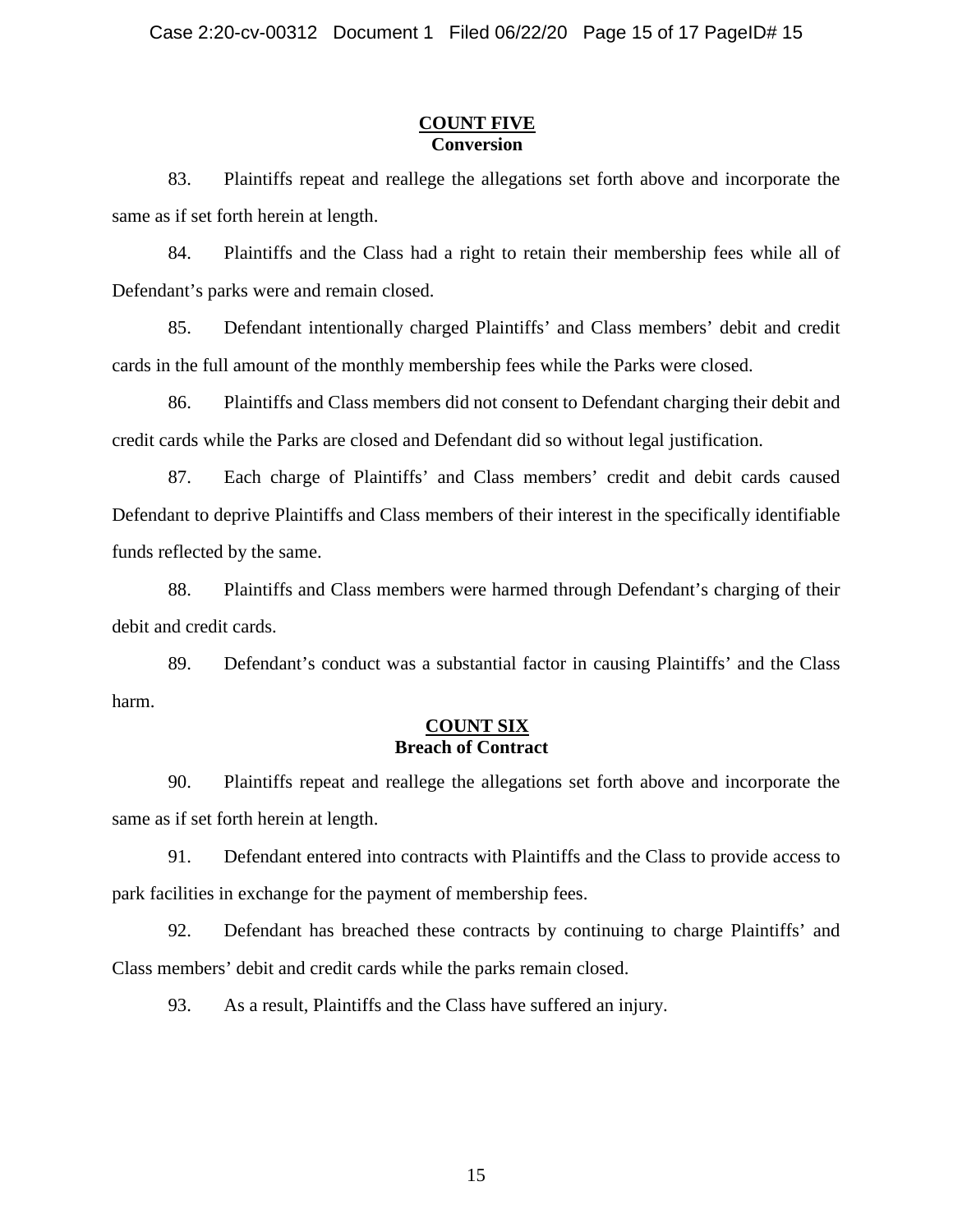# **PRAYER FOR RELIEF**

WHEREFORE, Plaintiffs, individually and on behalf of the members of the Class defined herein, pray for judgment and relief on all Causes of Action as follows:

- A. For an order enjoining Defendant from engaging in the unfair, deceptive, misleading, and fraudulent practices complained of herein;
- B. Actual damages against Defendant in an amount to be determined at trial, together with pre- and post-judgment interest at the maximum rate allowable by law on any amounts awarded;
- C. Restitution and/or disgorgement in an amount to be determined at trial;
- D. For pre-judgment interest from the date of filing this suit;
- E. Treble damages;
- F. Punitive damages;
- G. Reasonable attorney fees and costs; and
- H. Such other and further relief as the Court may deem necessary or appropriate.

# **JURY DEMAND**

Pursuant to Federal Rule of Civil Procedure 38, Plaintiffs, individually and on behalf of the members of the Class defined herein, hereby demand a trial by jury in the above-captioned action of all issues triable by jury.

## DATED: June 22, 2020 **SILVERMAN THOMPSON SLUTKIN WHITE**

/s/ Jodie E. Buchman\_\_\_\_\_\_\_\_\_\_ Jodie E. Buchman, Esq. VSB No.91929 Pierce C. Murphy, Esq., VSB No. 87842 [jbuchman@silvermanthompson.com](mailto:jbuchman@silvermanthompson.com) [pmurphy@silvermanthompson.com](mailto:pmurphy@silvermanthompson.com) 201 N. Charles St., 26th Floor Baltimore, MD 21201 Tel: (410) 385-2225 Fax: (410) 547-2432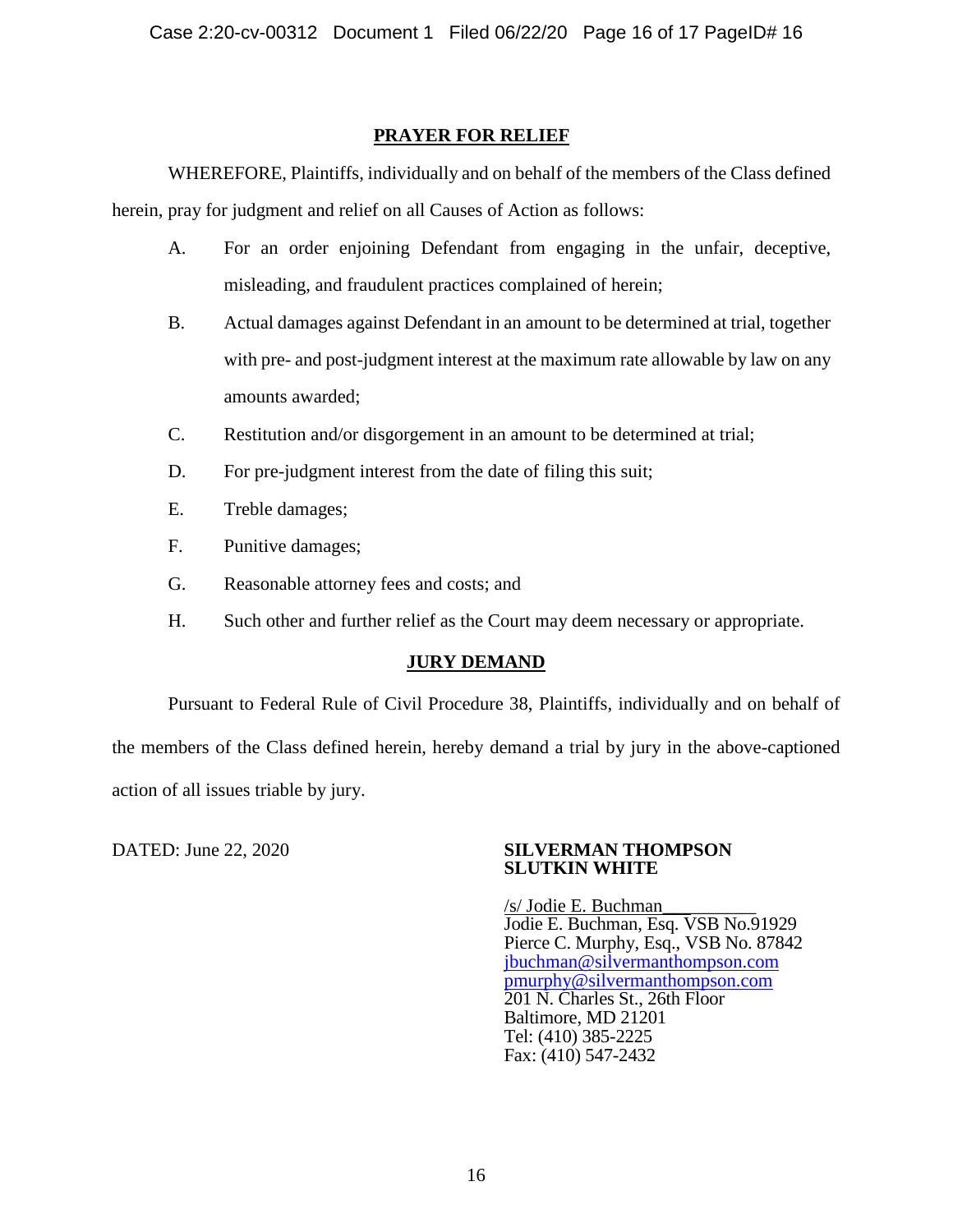# **CLARKSON LAW FIRM, P.C.**

Ryan J. Clarkson (SBN 257074) (*pro hac vice application forthcoming*) [rclarkson@clarksonlawfirm.com](mailto:rclarkson@clarksonlawfirm.com) Matthew T. Theriault (SBN 244037) (*pro hac vice application forthcoming*) mtheriault@clarksonlawfirm.com Bahar Sodaify (SBN 289730) (*pro hac vice application forthcoming*) bsodaify@clarksonlawfirm.com Zach Chrzan (SBN 329159) (*pro hac vice application forthcoming*) zchrzan@clarksonlawfirm.com 9255 Sunset Blvd., Suite 804 Los Angeles, CA 90069 Tel: (213) 788-4050 Fax: (213) 788-4070

*Attorneys for Plaintiffs*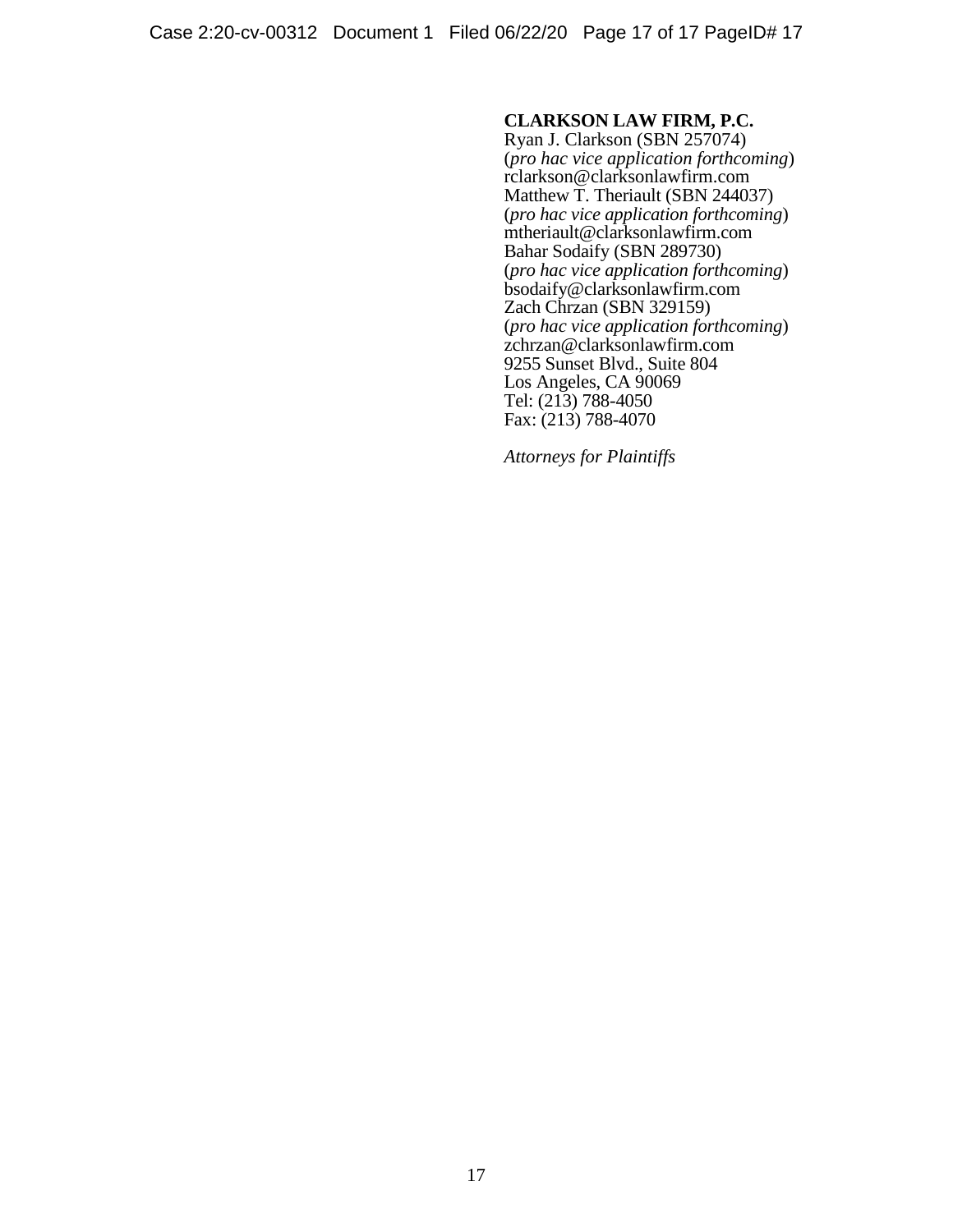# IS 44 (Rev. 09/19) **Case 2:20-cv-00312 Document 4-0 VERSHEET** Page 1 of 2 PageID# 18

The JS 44 civil cover sheet and the information contained herein neither replace nor supplement the filing and service of pleadings or other papers as required by law, except as provided by local rules of court. This form,

| I. (a) PLAINTIFFS<br>JANET GURWELL and BRAD SYLVIA, individually and on behalf of all                                                        |                                                                                                                                                                                                                                                                                                   |                                                                                                         |  | <b>DEFENDANTS</b><br>SEAWORLD PARKS & ENTERTAINMENT, INC., a Florida                                                                                                                                                                           |                                                                                                                                                                                              |                                                                                                                     |                                                                                                                                                                                                                              |                                                                                                                        |          |
|----------------------------------------------------------------------------------------------------------------------------------------------|---------------------------------------------------------------------------------------------------------------------------------------------------------------------------------------------------------------------------------------------------------------------------------------------------|---------------------------------------------------------------------------------------------------------|--|------------------------------------------------------------------------------------------------------------------------------------------------------------------------------------------------------------------------------------------------|----------------------------------------------------------------------------------------------------------------------------------------------------------------------------------------------|---------------------------------------------------------------------------------------------------------------------|------------------------------------------------------------------------------------------------------------------------------------------------------------------------------------------------------------------------------|------------------------------------------------------------------------------------------------------------------------|----------|
| others similarly situated,                                                                                                                   |                                                                                                                                                                                                                                                                                                   |                                                                                                         |  | Corporation,                                                                                                                                                                                                                                   |                                                                                                                                                                                              |                                                                                                                     |                                                                                                                                                                                                                              |                                                                                                                        |          |
| City of Suffolk<br>(b) County of Residence of First Listed Plaintiff<br>(EXCEPT IN U.S. PLAINTIFF CASES)                                     |                                                                                                                                                                                                                                                                                                   |                                                                                                         |  | County of Residence of First Listed Defendant<br>Orange<br>(IN U.S. PLAINTIFF CASES ONLY)                                                                                                                                                      |                                                                                                                                                                                              |                                                                                                                     |                                                                                                                                                                                                                              |                                                                                                                        |          |
|                                                                                                                                              |                                                                                                                                                                                                                                                                                                   |                                                                                                         |  | IN LAND CONDEMNATION CASES, USE THE LOCATION OF<br>NOTE:<br>THE TRACT OF LAND INVOLVED.                                                                                                                                                        |                                                                                                                                                                                              |                                                                                                                     |                                                                                                                                                                                                                              |                                                                                                                        |          |
| C) Attorneys (Firm Name, Address, and Telephone Number)<br>SILVERMAN THOMPSON SLUTKIN WHITE<br>Jodie E. Buchman                              |                                                                                                                                                                                                                                                                                                   |                                                                                                         |  | Attorneys (If Known)                                                                                                                                                                                                                           |                                                                                                                                                                                              |                                                                                                                     |                                                                                                                                                                                                                              |                                                                                                                        |          |
| Tel: (410) 385-2225                                                                                                                          | 201 N. Charles St., 26th Floor, Baltimore, MD 21201                                                                                                                                                                                                                                               |                                                                                                         |  |                                                                                                                                                                                                                                                |                                                                                                                                                                                              |                                                                                                                     |                                                                                                                                                                                                                              |                                                                                                                        |          |
| <b>II. BASIS OF JURISDICTION</b> (Place an "X" in One Box Only)                                                                              |                                                                                                                                                                                                                                                                                                   |                                                                                                         |  | <b>III. CITIZENSHIP OF PRINCIPAL PARTIES</b> (Place an "X" in One Box for Plaintiff                                                                                                                                                            |                                                                                                                                                                                              |                                                                                                                     |                                                                                                                                                                                                                              |                                                                                                                        |          |
| $\Box$ 1 U.S. Government<br>Plaintiff                                                                                                        | <b>3</b> Federal Question<br>(U.S. Government Not a Party)                                                                                                                                                                                                                                        |                                                                                                         |  | (For Diversity Cases Only)<br>and One Box for Defendant)<br><b>DEF</b><br><b>PTF</b><br>PTF<br>DEF<br>Citizen of This State<br>$\propto$ 1<br>$\Box$ 1<br>Incorporated or Principal Place<br>$\Box$ 4<br>$\Box$ 4<br>of Business In This State |                                                                                                                                                                                              |                                                                                                                     |                                                                                                                                                                                                                              |                                                                                                                        |          |
| $\Box$ 2 U.S. Government<br>Defendant                                                                                                        | $\mathbf{\times}$ 4 Diversity<br>(Indicate Citizenship of Parties in Item III)                                                                                                                                                                                                                    |                                                                                                         |  | Citizen of Another State                                                                                                                                                                                                                       | $\Box$ 2                                                                                                                                                                                     | $\mathbf{\times}$ 5<br>$\Box$ 2 Incorporated <i>and</i> Principal Place<br>$\Box$ 5<br>of Business In Another State |                                                                                                                                                                                                                              |                                                                                                                        |          |
|                                                                                                                                              |                                                                                                                                                                                                                                                                                                   |                                                                                                         |  | Citizen or Subject of a<br>Foreign Country                                                                                                                                                                                                     | $\Box$ 3                                                                                                                                                                                     | <b>1</b> 3 Foreign Nation                                                                                           |                                                                                                                                                                                                                              | $\Box$ 6                                                                                                               | $\Box$ 6 |
| IV. NATURE OF SUIT (Place an "X" in One Box Only)                                                                                            |                                                                                                                                                                                                                                                                                                   |                                                                                                         |  | Click here for: Nature of Suit Code Descriptions.                                                                                                                                                                                              |                                                                                                                                                                                              |                                                                                                                     |                                                                                                                                                                                                                              |                                                                                                                        |          |
| <b>CONTRACT</b>                                                                                                                              |                                                                                                                                                                                                                                                                                                   | <b>TORTS</b>                                                                                            |  | <b>FORFEITURE/PENALTY</b>                                                                                                                                                                                                                      |                                                                                                                                                                                              | <b>BANKRUPTCY</b>                                                                                                   |                                                                                                                                                                                                                              | <b>OTHER STATUTES</b>                                                                                                  |          |
| $\Box$ 110 Insurance<br>$\Box$ 120 Marine<br>$\Box$ 130 Miller Act<br>$\Box$ 140 Negotiable Instrument<br>$\Box$ 150 Recovery of Overpayment | PERSONAL INJURY<br>PERSONAL INJURY<br>$\Box$ 310 Airplane<br>$\Box$ 365 Personal Injury -<br>315 Airplane Product<br>Product Liability<br>Liability<br>367 Health Care/<br>□ 320 Assault, Libel &<br>Pharmaceutical                                                                               |                                                                                                         |  | 5 625 Drug Related Seizure<br>of Property 21 USC 881<br>$\Box$ 690 Other                                                                                                                                                                       |                                                                                                                                                                                              | $\Box$ 422 Appeal 28 USC 158<br>423 Withdrawal<br>28 USC 157<br><b>PROPERTY RIGHTS</b>                              |                                                                                                                                                                                                                              | □ 375 False Claims Act<br>$\Box$ 376 Qui Tam (31 USC<br>3729(a)<br>1 400 State Reapportionment<br>$\Box$ 410 Antitrust |          |
| & Enforcement of Judgment<br>□ 151 Medicare Act<br>□ 152 Recovery of Defaulted<br><b>Student Loans</b>                                       | Slander<br>□ 330 Federal Employers'<br>Liability<br>□ 340 Marine                                                                                                                                                                                                                                  | Personal Injury<br><b>Product Liability</b><br>□ 368 Asbestos Personal<br><b>Injury Product</b>         |  |                                                                                                                                                                                                                                                | $\Box$ 820 Copyrights<br>$\Box$ 830 Patent<br>□ 835 Patent - Abbreviated<br>New Drug Application                                                                                             |                                                                                                                     | $\Box$ 430 Banks and Banking<br>$\Box$ 450 Commerce<br>$\Box$ 460 Deportation<br>1 470 Racketeer Influenced and                                                                                                              |                                                                                                                        |          |
| (Excludes Veterans)<br>$\Box$ 153 Recovery of Overpayment                                                                                    | 345 Marine Product<br>Liability                                                                                                                                                                                                                                                                   | Liability<br>PERSONAL PROPERTY                                                                          |  | <b>LABOR</b>                                                                                                                                                                                                                                   | □ 840 Trademark<br><b>SOCIAL SECURITY</b><br>$\Box$ 861 HIA (1395ff)<br>$\Box$ 862 Black Lung (923)<br>$\Box$ 863 DIWC/DIWW (405(g))<br>$\Box$ 864 SSID Title XVI<br>$\Box$ 865 RSI (405(g)) |                                                                                                                     | Corrupt Organizations<br>□ 480 Consumer Credit<br>(15 USC 1681 or 1692)<br>485 Telephone Consumer<br>Protection Act<br>□ 490 Cable/Sat TV<br>$\Box$ 850 Securities/Commodities/<br>Exchange<br>□ 890 Other Statutory Actions |                                                                                                                        |          |
| of Veteran's Benefits<br>160 Stockholders' Suits                                                                                             | □ 350 Motor Vehicle<br>区 370 Other Fraud<br>□ 355 Motor Vehicle<br>$\Box$ 371 Truth in Lending<br>Product Liability<br>380 Other Personal<br>360 Other Personal<br>Property Damage<br>□ 385 Property Damage<br>Injury<br>$\Box$ 362 Personal Injury -<br>Product Liability<br>Medical Malpractice |                                                                                                         |  | 710 Fair Labor Standards                                                                                                                                                                                                                       |                                                                                                                                                                                              |                                                                                                                     |                                                                                                                                                                                                                              |                                                                                                                        |          |
| 190 Other Contract                                                                                                                           |                                                                                                                                                                                                                                                                                                   |                                                                                                         |  | Act<br>720 Labor/Management                                                                                                                                                                                                                    |                                                                                                                                                                                              |                                                                                                                     |                                                                                                                                                                                                                              |                                                                                                                        |          |
| 195 Contract Product Liability<br>$\Box$ 196 Franchise                                                                                       |                                                                                                                                                                                                                                                                                                   |                                                                                                         |  | Relations<br>740 Railway Labor Act                                                                                                                                                                                                             |                                                                                                                                                                                              |                                                                                                                     |                                                                                                                                                                                                                              |                                                                                                                        |          |
|                                                                                                                                              |                                                                                                                                                                                                                                                                                                   |                                                                                                         |  | 751 Family and Medical<br>Leave Act                                                                                                                                                                                                            |                                                                                                                                                                                              |                                                                                                                     |                                                                                                                                                                                                                              |                                                                                                                        |          |
| <b>REAL PROPERTY</b><br>210 Land Condemnation                                                                                                | <b>CIVIL RIGHTS</b><br>$\Box$ 440 Other Civil Rights                                                                                                                                                                                                                                              | <b>PRISONER PETITIONS</b><br><b>Habeas Corpus:</b>                                                      |  | 790 Other Labor Litigation<br>791 Employee Retirement                                                                                                                                                                                          |                                                                                                                                                                                              | <b>FEDERAL TAX SUITS</b><br>$\Box$ 870 Taxes (U.S. Plaintiff                                                        | □ 891 Agricultural Acts<br>□ 893 Environmental Matters                                                                                                                                                                       |                                                                                                                        |          |
| $\Box$ 220 Foreclosure                                                                                                                       | $\Box$ 441 Voting                                                                                                                                                                                                                                                                                 | 463 Alien Detainee                                                                                      |  | Income Security Act                                                                                                                                                                                                                            |                                                                                                                                                                                              | or Defendant)                                                                                                       | $\Box$ 895 Freedom of Information                                                                                                                                                                                            |                                                                                                                        |          |
| 230 Rent Lease & Ejectment<br>$\Box$ 240 Torts to Land                                                                                       | $\Box$ 442 Employment<br>$\Box$ 443 Housing/                                                                                                                                                                                                                                                      | $\Box$ 510 Motions to Vacate<br>Sentence                                                                |  |                                                                                                                                                                                                                                                |                                                                                                                                                                                              | □ 871 IRS-Third Party<br>26 USC 7609                                                                                | Act<br>$\Box$ 896 Arbitration                                                                                                                                                                                                |                                                                                                                        |          |
| 245 Tort Product Liability<br>290 All Other Real Property                                                                                    | Accommodations<br>$\Box$ 445 Amer. w/Disabilities                                                                                                                                                                                                                                                 | □ 530 General<br><b>335 Death Penalty</b>                                                               |  | <b>IMMIGRATION</b>                                                                                                                                                                                                                             |                                                                                                                                                                                              |                                                                                                                     | □ 899 Administrative Procedure                                                                                                                                                                                               | Act/Review or Appeal of                                                                                                |          |
|                                                                                                                                              | Employment<br>$\Box$ 446 Amer. w/Disabilities                                                                                                                                                                                                                                                     | Other:<br>$\Box$ 540 Mandamus & Other                                                                   |  | □ 462 Naturalization Application<br>$\Box$ 465 Other Immigration                                                                                                                                                                               |                                                                                                                                                                                              |                                                                                                                     |                                                                                                                                                                                                                              | <b>Agency Decision</b>                                                                                                 |          |
|                                                                                                                                              | Other<br>$\square$ 448 Education                                                                                                                                                                                                                                                                  | $\Box$ 550 Civil Rights<br>555 Prison Condition<br>560 Civil Detainee -<br>Conditions of<br>Confinement |  | Actions                                                                                                                                                                                                                                        |                                                                                                                                                                                              |                                                                                                                     | $\Box$ 950 Constitutionality of<br><b>State Statutes</b>                                                                                                                                                                     |                                                                                                                        |          |
| V. ORIGIN (Place an "X" in One Box Only)                                                                                                     |                                                                                                                                                                                                                                                                                                   |                                                                                                         |  |                                                                                                                                                                                                                                                |                                                                                                                                                                                              |                                                                                                                     |                                                                                                                                                                                                                              |                                                                                                                        |          |
| $\mathbf{X}$ 1 Original<br>Proceeding                                                                                                        | $\Box$ 2 Removed from<br>$\Box$ 3<br>State Court                                                                                                                                                                                                                                                  | Remanded from<br>Appellate Court                                                                        |  | $\Box$ 4 Reinstated or<br>$\Box$ 5 Transferred from<br>Reopened<br>(specify)                                                                                                                                                                   | Another District                                                                                                                                                                             | Multidistrict<br>□ 6<br>Litigation -<br>Transfer                                                                    |                                                                                                                                                                                                                              | $\Box$ 8 Multidistrict<br>Litigation -<br>Direct File                                                                  |          |
|                                                                                                                                              |                                                                                                                                                                                                                                                                                                   |                                                                                                         |  | Cite the U.S. Civil Statute under which you are filing (Do not cite jurisdictional statutes unless diversity): 28 U.S.C. Section 1332 and 28 U.S.C. Section 1391                                                                               |                                                                                                                                                                                              |                                                                                                                     |                                                                                                                                                                                                                              |                                                                                                                        |          |
| VI. CAUSE OF ACTION                                                                                                                          | Brief description of cause:                                                                                                                                                                                                                                                                       | Unfair and deceptive membership charging practices                                                      |  |                                                                                                                                                                                                                                                |                                                                                                                                                                                              |                                                                                                                     |                                                                                                                                                                                                                              |                                                                                                                        |          |
| <b>VII. REQUESTED IN</b><br><b>COMPLAINT:</b>                                                                                                | UNDER RULE 23, F.R.Cv.P.                                                                                                                                                                                                                                                                          | <b>EX</b> CHECK IF THIS IS A CLASS ACTION                                                               |  | <b>DEMAND \$</b>                                                                                                                                                                                                                               |                                                                                                                                                                                              | CHECK YES only if demanded in complaint:<br><b>JURY DEMAND:</b>                                                     | $\mathbb{X}$ Yes                                                                                                                                                                                                             | $\Box$ No                                                                                                              |          |
| VIII. RELATED CASE(S)<br><b>IF ANY</b>                                                                                                       | (See instructions):<br><b>JUDGE</b>                                                                                                                                                                                                                                                               |                                                                                                         |  | DOCKET NUMBER                                                                                                                                                                                                                                  |                                                                                                                                                                                              |                                                                                                                     |                                                                                                                                                                                                                              |                                                                                                                        |          |
| <b>DATE</b><br>06/18/2020<br><b>FOR OFFICE USE ONLY</b>                                                                                      |                                                                                                                                                                                                                                                                                                   | SIGNATURE OF ATTORNEY OF RECORD<br>/s/ Jodie E. Buchman                                                 |  |                                                                                                                                                                                                                                                |                                                                                                                                                                                              |                                                                                                                     |                                                                                                                                                                                                                              |                                                                                                                        |          |
| <b>RECEIPT#</b>                                                                                                                              | <b>AMOUNT</b>                                                                                                                                                                                                                                                                                     | <b>APPLYING IFP</b>                                                                                     |  | <b>JUDGE</b>                                                                                                                                                                                                                                   |                                                                                                                                                                                              | MAG. JUDGE                                                                                                          |                                                                                                                                                                                                                              |                                                                                                                        |          |
|                                                                                                                                              |                                                                                                                                                                                                                                                                                                   |                                                                                                         |  |                                                                                                                                                                                                                                                |                                                                                                                                                                                              |                                                                                                                     |                                                                                                                                                                                                                              |                                                                                                                        |          |